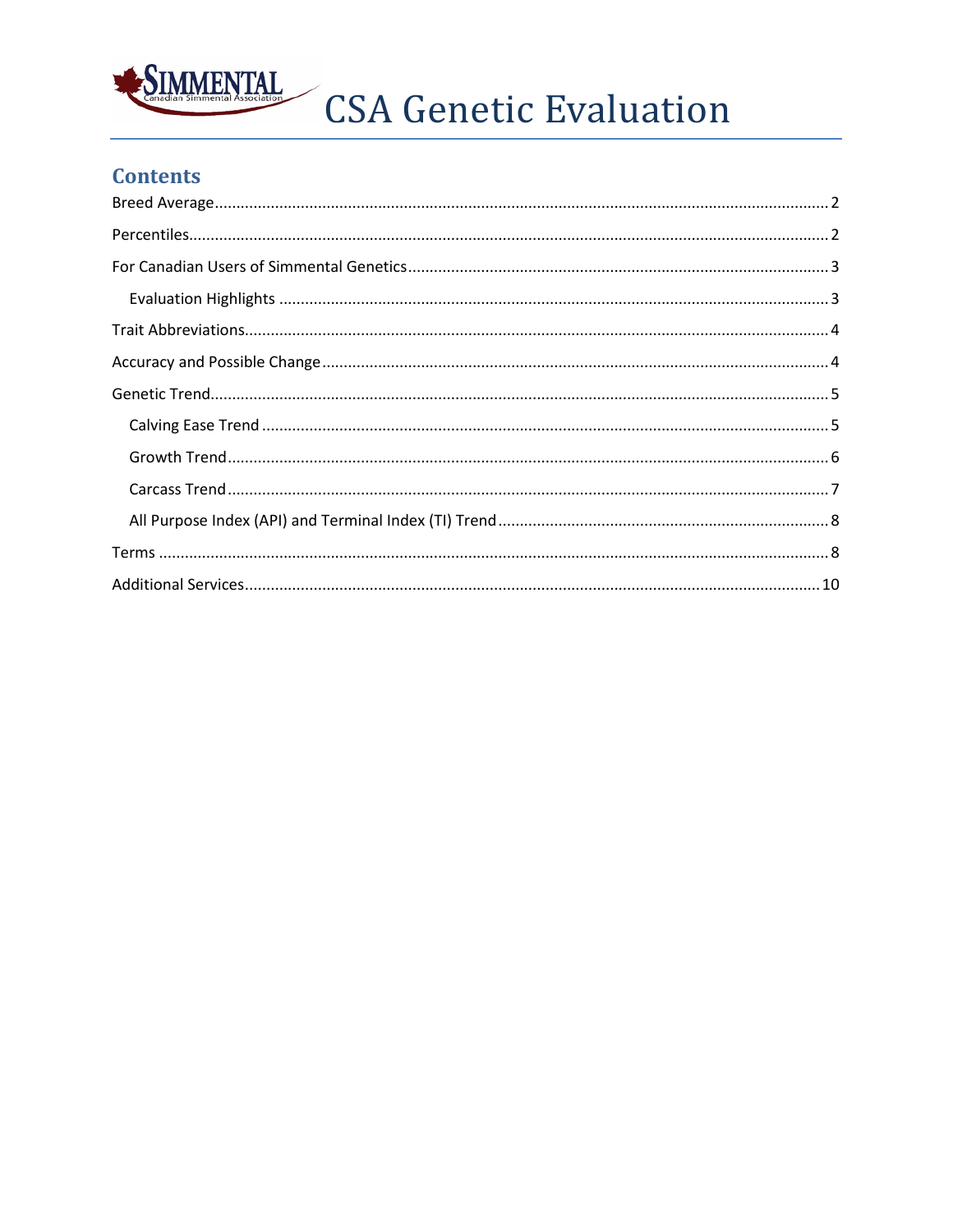## <span id="page-1-0"></span>**Breed Average**

|                | <b>CE</b> | <b>BW</b> | ww   | YW    | <b>MCE</b> | <b>Milk</b> | <b>MWW</b> | <b>STAY</b> | <b>DOC</b> | <b>CWT</b> | <b>REA</b> | <b>FAT</b> | <b>MARB</b> | <b>API</b> |      |
|----------------|-----------|-----------|------|-------|------------|-------------|------------|-------------|------------|------------|------------|------------|-------------|------------|------|
| <b>Current</b> | 7.2       |           | 75.9 | 111.8 | 4.0        | 28.3        | 66.3       | 16.2        | 10.4       | 26.2       | 0.86       | $-0.109$   | $-0.06$     | 111.1      | 69.9 |
| <b>Sires</b>   | 7.4       | 3.6       | 75.0 | 110.3 | 4.0        | 28.5        | 65.9       | 15.6        | 10.3       | 25.8       | 0.86       | $-0.109$   | $-0.06$     | 109.9      | 69.4 |
| <b>Dams</b>    | 6.2       | 4.2       | 73.4 | 107.5 | 3.6        | 28.8        | 65.5       | 16.5        | 9.9        | 24.1       | 0.84       | $-0.112$   | $-0.06$     | 108.4      | 67.6 |

Current Population – all calves born in the last 2 years (2020-2021)

Active Sire – any sire with a calf reported in the last 2 years (2020-2021)

<span id="page-1-1"></span>Active Dam – any dam with a calf reported in the last 2 years (2020-2021)

#### **Percentiles**

Percentiles show where an animal stands within the Simmental population. The following percentiles are based on CSA current calves (2020-2021).

| <b>PCTL</b>    | <b>CE</b> | <b>BW</b> | <b>WW</b> | YW     | <b>MCE</b> | Milk   | <b>MWW</b> | <b>STAY</b> | <b>DOC</b> | <b>CWT</b> | <b>REA</b> | <b>FAT</b> | <b>MARB</b> | API    | TI     |
|----------------|-----------|-----------|-----------|--------|------------|--------|------------|-------------|------------|------------|------------|------------|-------------|--------|--------|
| Avg            | 7.2       | 3.7       | 75.9      | 111.8  | 4.0        | 28.3   | 66.3       | 16.2        | 10.4       | 26.2       | 0.86       | $-0.109$   | $-0.06$     | 111.1  | 65.5   |
| Min            | $-7.1$    | $-6.9$    | 28.2      | 27.0   | $-9.3$     | 4.0    | 25.3       | 3.0         | $-12.0$    | $-9.9$     | $-0.12$    | $-0.175$   | $-0.47$     | 65.0   | 36.8   |
| Max            | 22.5      | 15.2      | 124.6     | 197.3  | 15.7       | 52.7   | 97.3       | 26.6        | 24.9       | 68.6       | 1.61       | 0.036      | 0.61        | 176.7  | 100.9  |
| <b>SD</b>      | 3.64      | 2.10      | 9.02      | 15.26  | 2.77       | 6.44   | 7.23       | 2.45        | 2.89       | 8.49       | 0.143      | 0.0220     | 0.102       | 11.45  | 4.99   |
| $\mathbf{1}$   | 16.1      | $-1.6$    | 97.4      | 147.8  | 10.5       | 43.1   | 82.5       | 21.7        | 17.1       | 46.8       | 1.17       | $-0.151$   | 0.24        | 139.4  | 84.4   |
| $\overline{2}$ | 14.9      | $-0.9$    | 94.9      | 143.7  | 9.6        | 41.9   | 80.8       | 21.1        | 16.2       | 44.2       | 1.13       | $-0.148$   | 0.19        | 135.5  | 82.2   |
| 3              | 14.2      | $-0.4$    | 93.3      | 141.0  | 9.2        | 41.1   | 79.6       | 20.7        | 15.6       | 42.6       | 1.11       | $-0.146$   | 0.16        | 133.3  | 80.9   |
| 4              | 13.7      | $-0.1$    | 92.0      | 139.0  | 8.8        | 40.4   | 78.7       | 20.3        | 15.2       | 41.4       | 1.09       | $-0.145$   | 0.14        | 131.7  | 80.0   |
| 5              | 13.3      | 0.1       | 91.2      | 137.4  | 8.5        | 39.9   | 78.0       | 20.1        | 14.9       | 40.5       | 1.08       | $-0.143$   | 0.12        | 130.3  | 79.3   |
| 10             | 11.9      | 1.0       | 87.6      | 131.7  | 7.5        | 38.0   | 75.6       | 19.2        | 13.9       | 37.3       | 1.03       | $-0.138$   | 0.07        | 125.8  | 77.0   |
| 15             | 11.0      | 1.6       | 85.3      | 127.9  | 6.8        | 36.3   | 74.0       | 18.7        | 13.2       | 35.0       | 1.00       | $-0.133$   | 0.04        | 122.9  | 75.5   |
| 20             | 10.2      | 2.0       | 83.5      | 124.8  | 6.3        | 34.6   | 72.6       | 18.3        | 12.7       | 33.2       | 0.98       | $-0.129$   | 0.01        | 120.6  | 74.3   |
| 25             | 9.6       | 2.3       | 81.9      | 122.0  | 5.9        | 32.9   | 71.4       | 17.9        | 12.3       | 31.8       | 0.95       | $-0.124$   | 0.00        | 118.6  | 73.3   |
| 30             | 9.1       | 2.7       | 80.5      | 119.6  | 5.5        | 31.3   | 70.3       | 17.5        | 11.9       | 30.4       | 0.94       | $-0.120$   | $-0.02$     | 116.7  | 72.5   |
| 35             | 8.5       | 3.0       | 79.2      | 117.3  | 5.1        | 30.0   | 69.2       | 17.2        | 11.5       | 29.3       | 0.92       | $-0.116$   | $-0.03$     | 115.2  | 71.7   |
| 40             | 8.1       | 3.2       | 78.0      | 115.3  | 4.8        | 28.9   | 68.2       | 16.9        | 11.2       | 28.1       | 0.90       | $-0.113$   | $-0.05$     | 113.6  | 71.0   |
| 45             | 7.6       | 3.5       | 76.8      | 113.3  | 4.4        | 28.0   | 67.2       | 16.6        | 10.9       | 27.1       | 0.89       | $-0.111$   | $-0.06$     | 112.1  | 70.2   |
| 50             | 7.1       | 3.7       | 75.7      | 111.4  | 4.1        | 27.2   | 66.2       | 16.3        | 10.5       | 26.0       | 0.87       | $-0.108$   | $-0.07$     | 110.8  | 69.6   |
| 55             | 6.7       | 4.0       | 74.6      | 109.4  | 3.8        | 26.4   | 65.2       | 16.0        | 10.2       | 25.0       | 0.86       | $-0.106$   | $-0.08$     | 109.3  | 68.9   |
| 60             | 6.2       | 4.3       | 73.5      | 107.5  | 3.4        | 25.7   | 64.2       | 15.7        | 9.8        | 23.9       | 0.84       | $-0.104$   | $-0.09$     | 107.9  | 68.3   |
| 65             | 5.8       | 4.5       | 72.4      | 105.6  | 3.1        | 25.0   | 63.2       | 15.4        | 9.5        | 22.8       | 0.82       | $-0.101$   | $-0.10$     | 106.5  | 67.6   |
| 70             | 5.3       | 4.8       | 71.2      | 103.5  | 2.7        | 24.3   | 62.2       | 15.1        | 9.1        | 21.7       | 0.80       | $-0.099$   | $-0.11$     | 105.0  | 66.9   |
| 75             | 4.8       | 5.1       | 69.9      | 101.4  | 2.3        | 23.5   | 61.1       | 14.7        | 8.7        | 20.4       | 0.78       | $-0.097$   | $-0.13$     | 103.4  | 66.2   |
| 80             | 4.2       | 5.4       | 68.5      | 99.1   | 1.8        | 22.8   | 59.9       | 14.3        | 8.2        | 19.1       | 0.76       | $-0.094$   | $-0.14$     | 101.5  | 65.3   |
| 85             | 3.5       | 5.8       | 66.8      | 96.3   | 1.3        | 21.9   | 58.6       | 13.8        | 7.7        | 17.5       | 0.73       | $-0.091$   | $-0.16$     | 99.4   | 64.4   |
| 90             | 2.6       | 6.3       | 64.7      | 92.7   | 0.5        | 20.8   | 57.0       | 13.1        | 6.9        | 15.5       | 0.69       | $-0.086$   | $-0.18$     | 96.8   | 63.1   |
| 95             | 1.4       | 7.0       | 61.4      | 87.4   | $-0.6$     | 19.4   | 54.6       | 12.1        | 5.7        | 12.7       | 0.62       | $-0.074$   | $-0.21$     | 92.8   | 61.2   |
| <b>Num</b>     | 53,541    | 53,541    | 53,541    | 53,541 | 53,541     | 53,541 | 53,541     | 53,541      | 53,541     | 53,541     | 53,541     | 53,541     | 53,541      | 53,541 | 53,541 |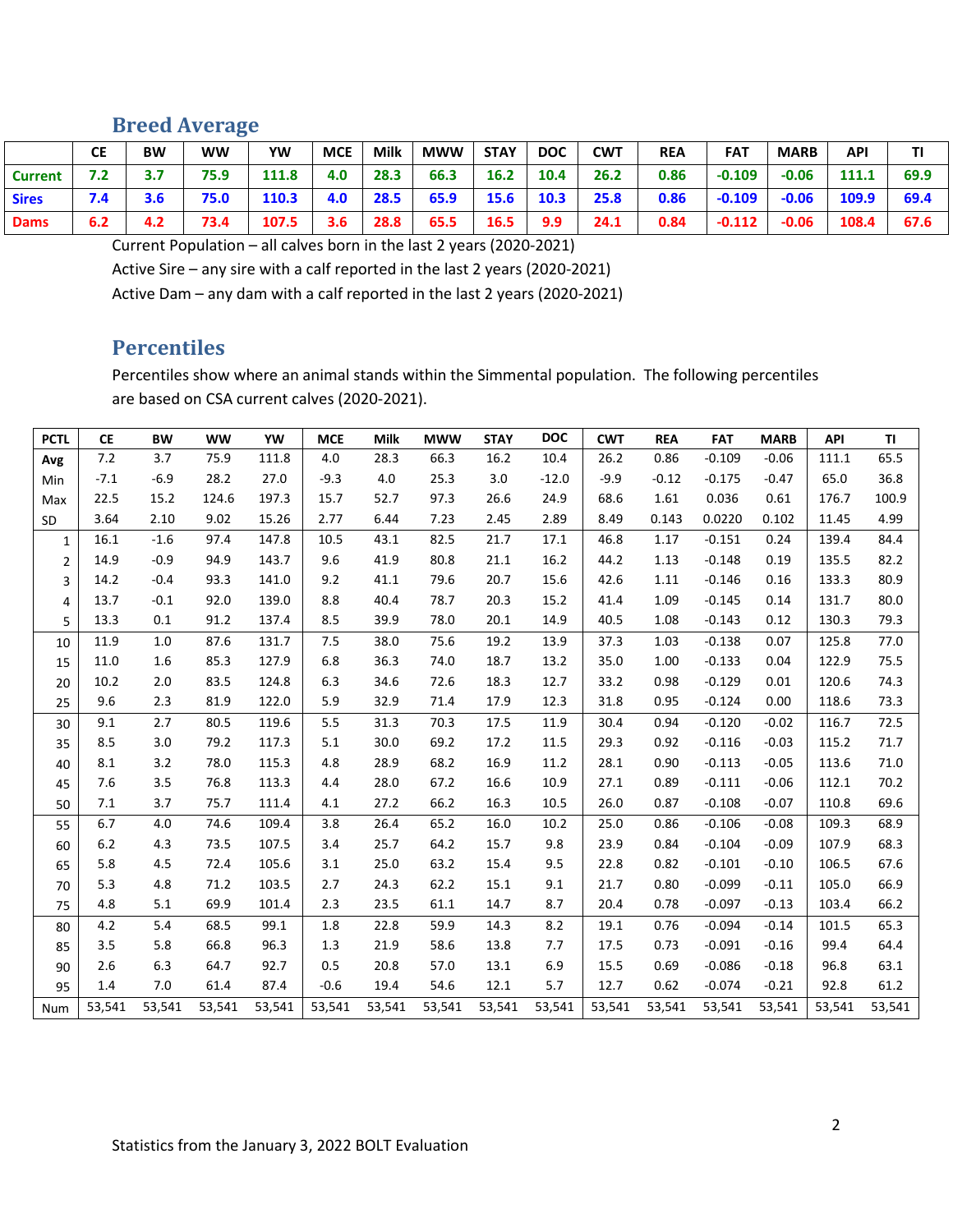## <span id="page-2-0"></span>**For Canadian Users of Simmental Genetics**

The BOLT genetic evaluation was conducted by ASA and uses a North American multi-breed dataset that includes data from Canadian Simmental, American Simmental, American Red Angus, Canadian Angus and American Gelbvieh, among other breeds. Evaluation results for most traits are directly comparable between participating breeds. The evaluation represents over 18 million animals.

#### <span id="page-2-1"></span>**Evaluation Highlights**

The evaluation was conducted using the BOLT (BioMetric Open Language Tool) software that directly combines pedigree, performance and DNA information on all available animals. The new evaluation is conducted weekly and breed averages and percentiles are updated each week. While they will change very little overall, individual animals may change as they add data or DNA information, which is updated in each weekly evaluation. Breed averages may appear slightly different, so it is important to familiarize yourself with the new results, and to examine the percentile rank information that shows where the animal fits within the Canadian Simmental population for the trait of interest.

The new evaluation includes updated carcass parameters and across breed estimates. It also includes performance data from ET calves.

Accuracy values are calculated directly, rather than estimated. This provides an accurate reflection of the actual information contained within the EPD for the animal of interest, and is thus a much more effective risk management tool.

Both an All-Purpose Index (API) and a Terminal Index (TI) are included in the evaluation results. Both API and TI are designed to summarize EPD information for commercial users of Simmental genetics. It is important when looking at a selection index that it describes a similar situation to that in which the genetics are being used. With each index, a higher value indicates animals that are more suitable for the scenario described. As well, it is important to consider other factors as well such as conformation, or specific EPD traits. For example, two bulls may have identical API values, however if it is known that the sire is to be used on replacement heifers, you may wish to put additional emphasis on calving ease.

API – The API (All Purpose Index) is used to rank animals based on their relative merit for a situation where Simmental sires are used on an Angus based cowherd. Replacement females are retained into the herd from the calf crop and the remaining calves are fed and sold on a value based marketing grid that rewards carcass grade and yield.

TI – The TI (Terminal Index) ranks animals based on their relative genetic merit for a situation in which Simmental sires are mated to a mature Angus cow herd. All calves are placed on feed and sold on a value based marketing grid that rewards carcass grade and yield.

Other changes include the addition of new data as contributed by CSA members, as well as membership from other contributing breed associations.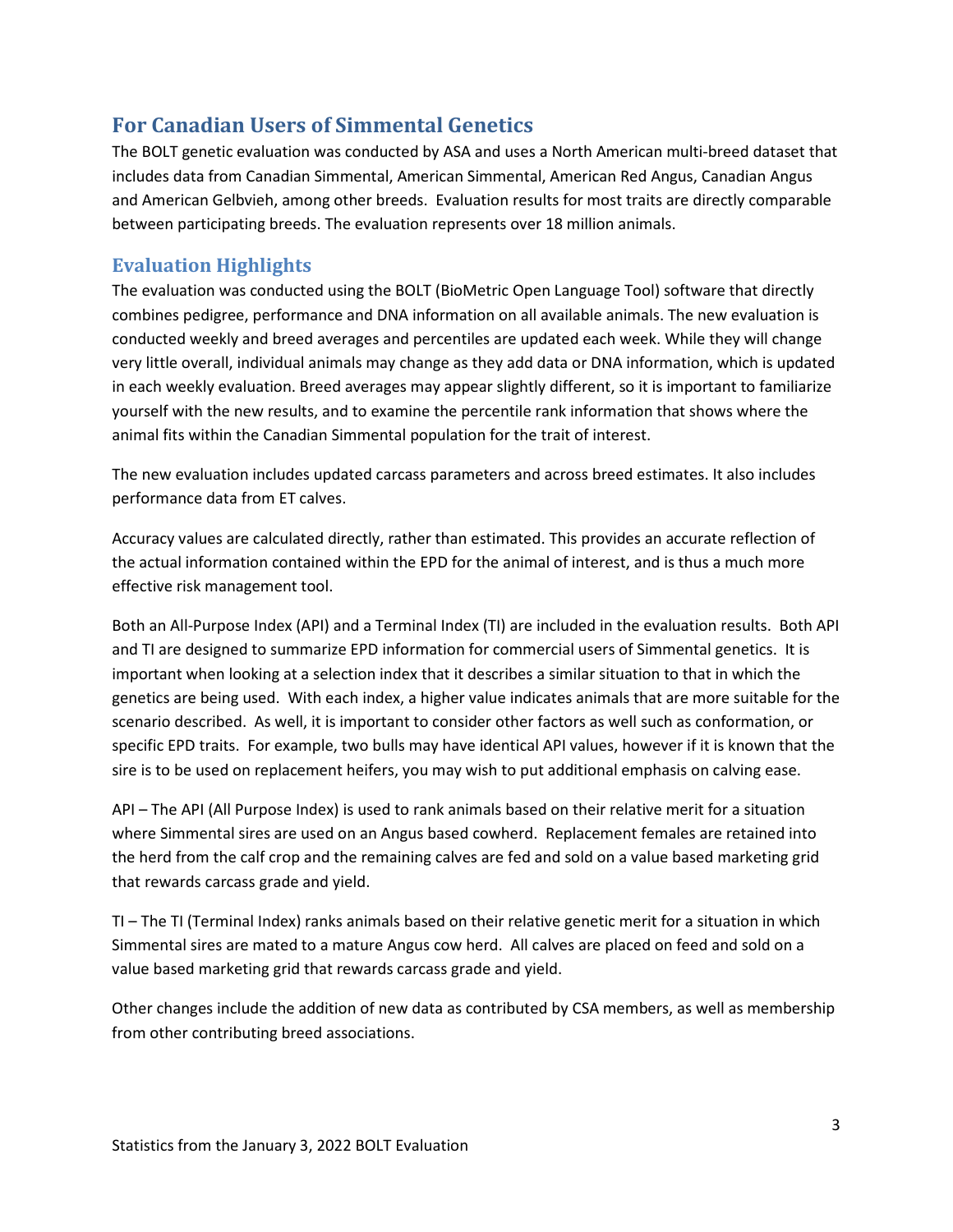<span id="page-3-0"></span>

| <b>Trait Abbreviations</b> |  |
|----------------------------|--|
|                            |  |

| Abbrev.    | <b>Description</b>                 | <b>Units</b>                |
|------------|------------------------------------|-----------------------------|
| СE         | <b>Calving Ease</b>                | % Unassisted                |
| <b>BW</b>  | <b>Birth Weight</b>                | Pounds                      |
| WW         | <b>Weaning Weight</b>              | Pounds                      |
| <b>PWG</b> | Post-Weaning Gain                  | Pounds                      |
| YW         | Yearling Weight (WW + PWG)         | Pounds                      |
| <b>MCE</b> | <b>Total Maternal Calving Ease</b> | % Unassisted                |
| <b>BWM</b> | <b>Birth Weight Maternal</b>       | Pounds                      |
| Milk       | Milk                               | Pounds                      |
| <b>MWW</b> | <b>Maternal Weaning Weight</b>     | Pounds                      |
| Stay       | Stayability                        | % Probability               |
| Doc        | Docility                           | % Probability               |
| <b>CWT</b> | Carcass Weight                     | Pounds                      |
| <b>REA</b> | Carcass Rib-Eye Area               | Square Inches               |
| Fat        | <b>Carcass Fat Thickness</b>       | Inches                      |
| Marb       | <b>Carcass Marbling</b>            | <b>Marbling Score Units</b> |
| API        | All Purpose Index                  | <b>Index Units</b>          |
| TI         | <b>Terminal Index</b>              | <b>Index Units</b>          |

## <span id="page-3-1"></span>**Accuracy and Possible Change**

Every EPD is presented with an associated accuracy value. Accuracy values reflect the amount of information available on the animal and it relatives for use in genetic evaluation. As we obtain and use more information in evaluating an animal's genetic merit, the accuracy value will increase. Accuracy values can range from 0.00 and 1.00 with a higher value representing greater accuracy.

Because accuracy indicates available information, they are extremely valuable as a risk management tool. The higher the accuracy the more certain we are of an animal's genetic merit and thus, the less risk there is in using the animal. The table shows the possible change (plus or minus) in the EPD of an animal, based on its' accuracy. Any EPD changes are expected to fall within this range (EPD plus and minus the possible change) 95% of the time.

| <b>Acc</b> | <b>CE</b> | <b>BW</b> | <b>WW</b> | <b>YW</b> | <b>MCE</b> | <b>Milk</b> | <b>MWW</b> | <b>Stay</b> | <b>CW</b> | <b>REA</b> | Fat  | <b>Marb</b> |
|------------|-----------|-----------|-----------|-----------|------------|-------------|------------|-------------|-----------|------------|------|-------------|
| 0.00       | 7.8       | 3.0       | 16.3      | 25.7      | 7.9        | 11.9        | 12.1       | 7.1         | 19.3      | 0.43       | 0.04 | 0.26        |
| 0.10       | 7.0       | 2.7       | 14.7      | 23.1      | 7.1        | 10.7        | 10.9       | 6.4         | 17.4      | 0.39       | 0.04 | 0.23        |
| 0.20       | 6.2       | 2.4       | 13.0      | 20.6      | 6.3        | 9.5         | 9.7        | 5.7         | 15.4      | 0.34       | 0.03 | 0.21        |
| 0.30       | 5.4       | 2.1       | 11.4      | 18.0      | 5.5        | 8.3         | 8.5        | 4.9         | 13.5      | 0.30       | 0.03 | 0.18        |
| 0.40       | 4.7       | 1.8       | 9.8       | 15.4      | 4.7        | 7.1         | 7.3        | 4.2         | 11.6      | 0.26       | 0.02 | 0.16        |
| 0.50       | 3.9       | 1.5       | 8.2       | 12.9      | 3.9        | 6.0         | 6.1        | 3.5         | 9.7       | 0.22       | 0.02 | 0.13        |
| 0.60       | 3.1       | 1.2       | 6.5       | 10.3      | 3.1        | 4.8         | 4.8        | 2.8         | 7.7       | 0.17       | 0.02 | 0.10        |
| 0.70       | 2.3       | 0.9       | 4.9       | 7.7       | 2.4        | 3.6         | 3.6        | 2.1         | 5.8       | 0.13       | 0.01 | 0.08        |
| 0.80       | 1.6       | 0.6       | 3.3       | 5.1       | 1.6        | 2.4         | 2.4        | 1.4         | 3.9       | 0.09       | 0.01 | 0.05        |
| 0.90       | 0.8       | 0.3       | 1.6       | 2.6       | 0.8        | 1.2         | 1.2        | 0.7         | 1.9       | 0.04       | 0.00 | 0.03        |
| 1.00       | 0.0       | 0.0       | 0.0       | 0.0       | 0.0        | 0.0         | 0.0        | 0.0         | 0.0       | 0.00       | 0.00 | 0.00        |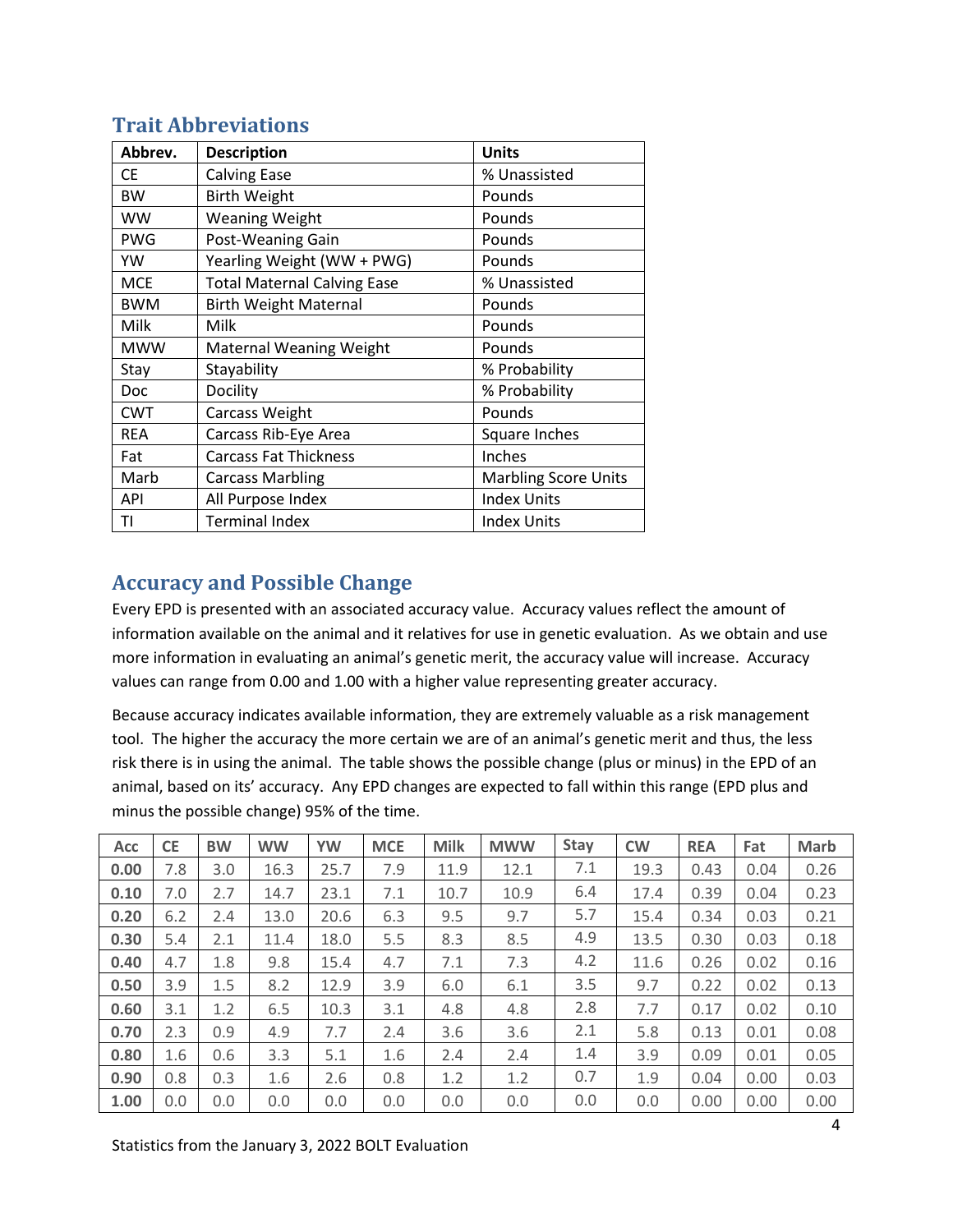EPDs are directly comparable, regardless of the accuracy, and they are also the most reliable reflection of an animal's genetic merit. Accuracies, simply reflect potential risk.

| Year | <b>CE</b> | <b>BW</b> | <b>WW</b> | YW    | <b>MCE</b> | <b>Milk</b> | <b>MWW</b> | Stay | <b>CWT</b> | <b>REA</b> | Fat      | <b>Marb</b> | <b>API</b> | ΤI   |
|------|-----------|-----------|-----------|-------|------------|-------------|------------|------|------------|------------|----------|-------------|------------|------|
| 2022 | 7.5       | 3.5       | 78.9      | 116.7 | 4.6        | 31.1        | 70.5       | 16.5 | 27.1       | 0.92       | $-0.117$ | $-0.05$     | 115.4      | 72.8 |
| 2021 | 7.4       | 3.6       | 76.5      | 112.7 | 4.1        | 28.5        | 66.6       | 16.2 | 26.5       | 0.87       | $-0.109$ | $-0.06$     | 111.7      | 70.3 |
| 2020 | 7.1       | 3.7       | 75.5      | 111.1 | 4.0        | 28.2        | 66.0       | 16.0 | 26.0       | 0.86       | $-0.109$ | $-0.06$     | 110.6      | 69.5 |
| 2019 | 6.9       | 3.8       | 74.8      | 109.9 | 3.8        | 28.1        | 65.4       | 15.9 | 25.5       | 0.85       | $-0.109$ | $-0.06$     | 109.4      | 68.8 |
| 2018 | 6.7       | 3.9       | 74.2      | 108.9 | 3.7        | 27.9        | 64.9       | 15.8 | 25.1       | 0.85       | $-0.110$ | $-0.07$     | 108.3      | 68.2 |
| 2017 | 6.5       | 4.0       | 73.4      | 107.8 | 3.6        | 28.1        | 64.7       | 15.7 | 24.5       | 0.84       | $-0.110$ | $-0.06$     | 107.9      | 67.8 |
| 2016 | 6.2       | 4.1       | 72.7      | 106.3 | 3.5        | 28.2        | 64.5       | 15.7 | 23.6       | 0.83       | $-0.111$ | $-0.06$     | 106.8      | 67.1 |
| 2015 | 6.1       | 4.2       | 71.9      | 105.0 | 3.5        | 28.3        | 64.2       | 15.5 | 23.1       | 0.83       | $-0.112$ | $-0.06$     | 106.5      | 66.6 |
| 2014 | 5.8       | 4.3       | 71.4      | 104.1 | 3.3        | 28.7        | 64.3       | 15.5 | 22.6       | 0.83       | $-0.113$ | $-0.06$     | 105.7      | 66.1 |
| 2013 | 5.7       | 4.4       | 70.6      | 102.5 | 3.4        | 28.9        | 64.1       | 15.3 | 21.7       | 0.81       | $-0.114$ | $-0.06$     | 105.3      | 65.6 |
| 2012 | 5.6       | 4.4       | 70.0      | 101.6 | 3.4        | 28.9        | 63.9       | 15.0 | 21.1       | 0.80       | $-0.115$ | $-0.06$     | 104.6      | 65.2 |
| 2011 | 5.4       | 4.5       | 69.5      | 100.7 | 3.4        | 29.1        | 63.8       | 14.9 | 20.9       | 0.79       | $-0.115$ | $-0.06$     | 104.0      | 64.8 |

#### <span id="page-4-0"></span>**Genetic Trend**

#### <span id="page-4-1"></span>**Calving Ease Trend**

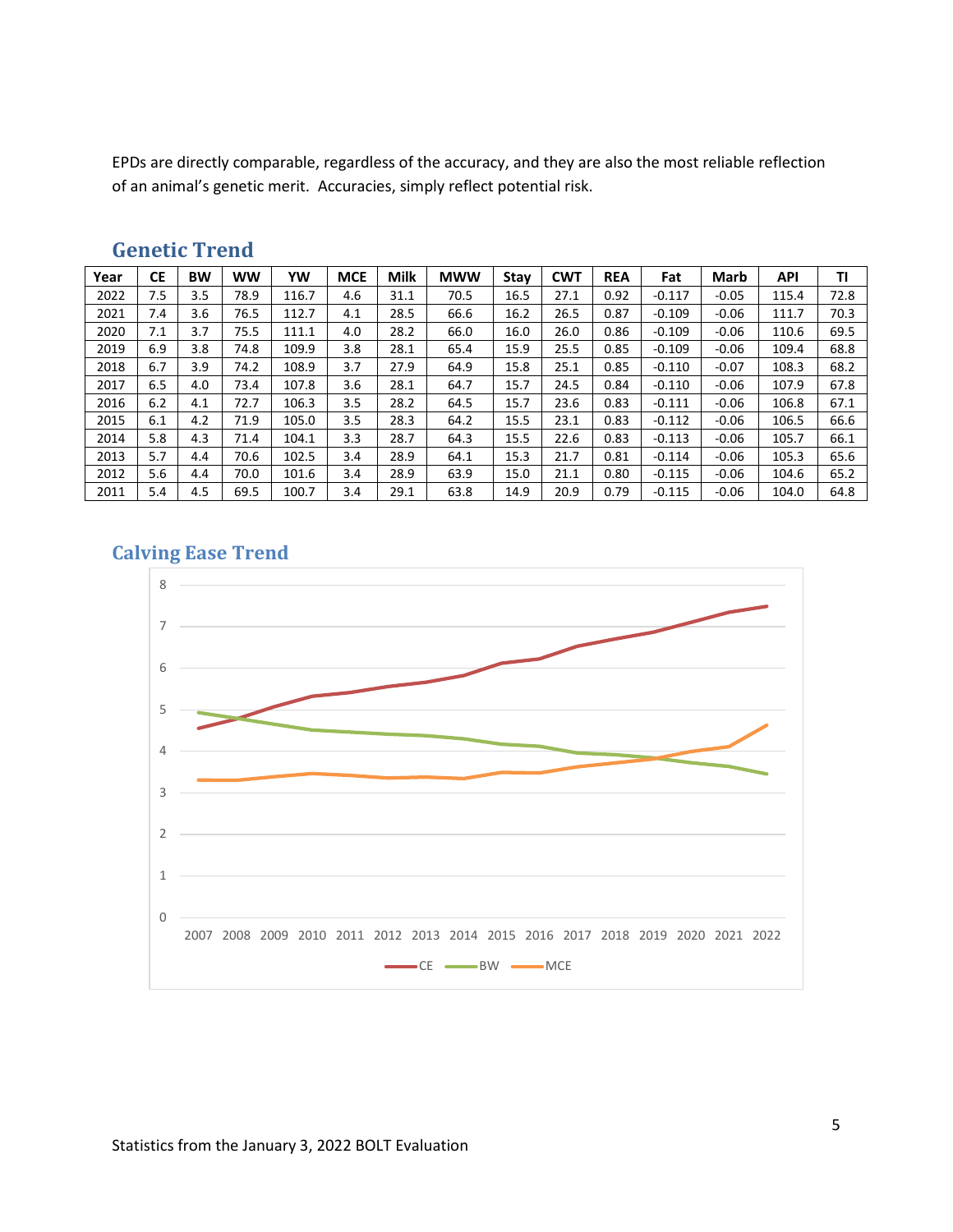## <span id="page-5-0"></span>**Growth Trend**

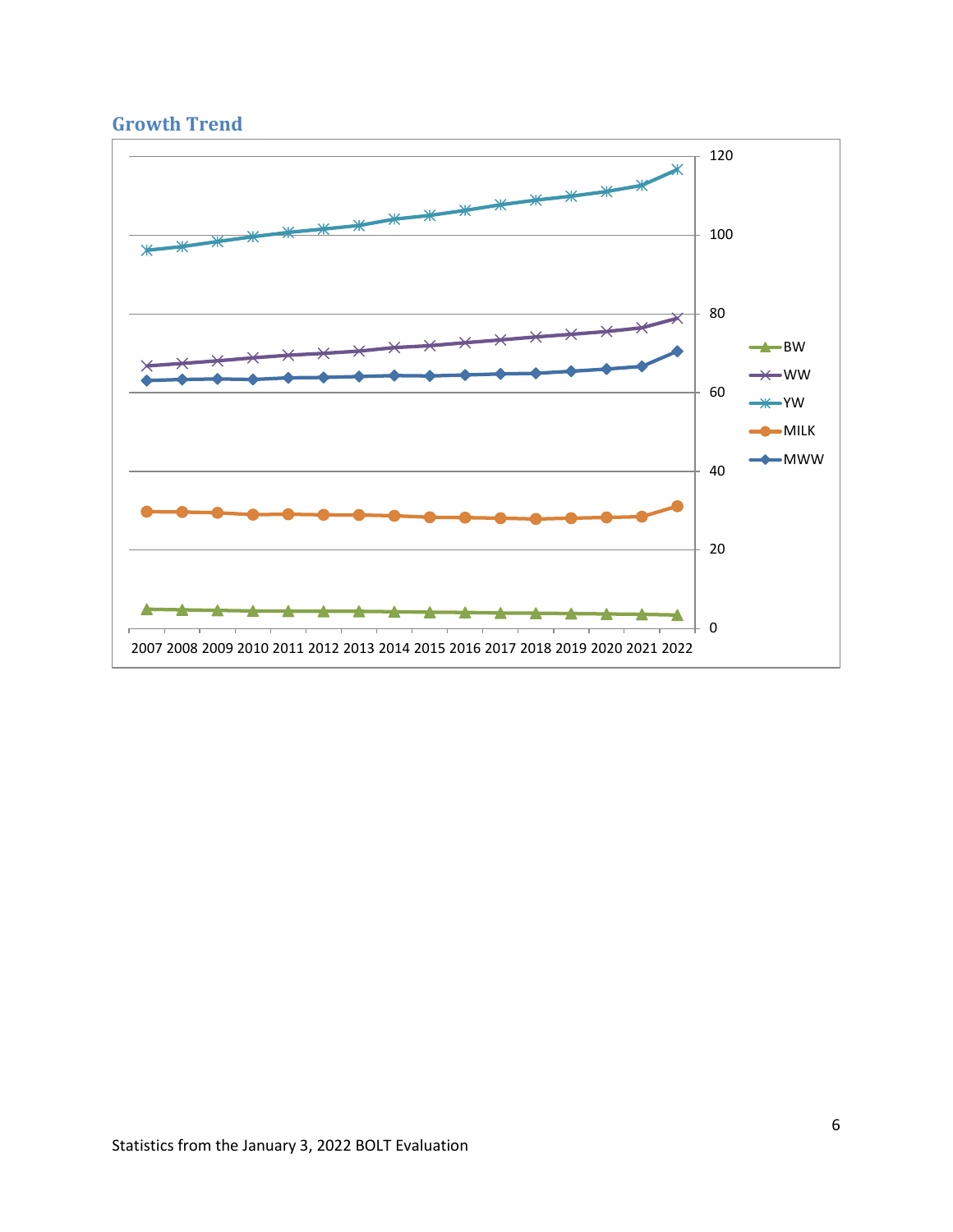

### <span id="page-6-0"></span>**Carcass Trend**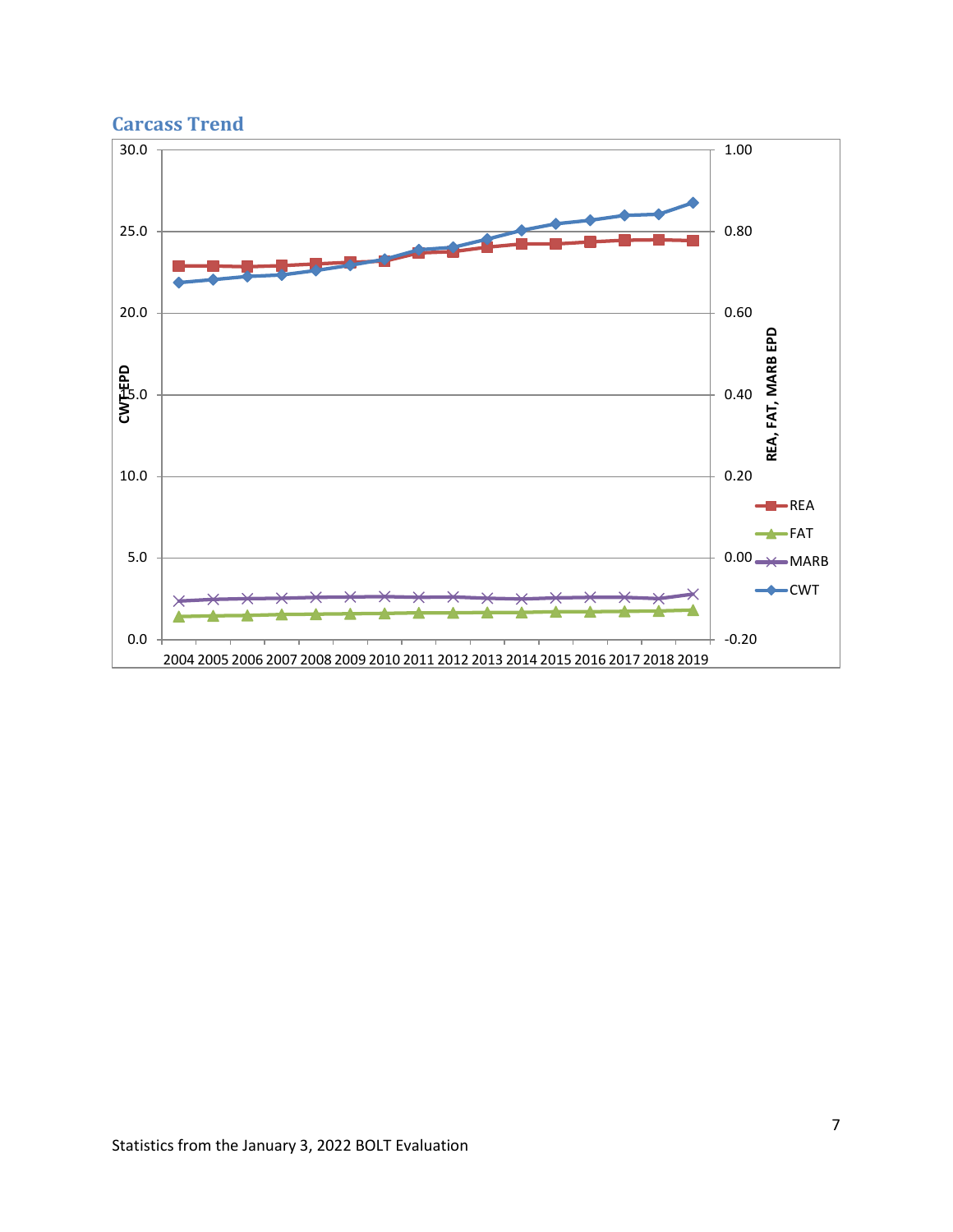

#### <span id="page-7-0"></span>**All Purpose Index (API) and Terminal Index (TI) Trend**

#### <span id="page-7-1"></span>**Terms**

**Accuracy (ACC)** – a measure of certainty regarding the genetic merit of an animal. Accuracy values are calculated for each EPD according to Beef Improvement Federation (BIF) guidelines and reported as a decimal number between zero and one. Larger values indicate greater accuracy.

**Active Dam** – a dam that has had a calf reported in the last 2 years.

**Active Sire –** A bull that has had a calf reported in the last 2 years.

**API – All Purpose Index –** The API ranks animals based on their relative genetic contribution to a commercial production system using Angus based cows, where offspring are kept for replacement females and all other nonreplacement offspring are fed to finish and sold on a value based marketing grid.

**Birth Weight –** Calf weight at birth adjusted to a mature dam equivalent. Expected progeny performance is reported in pounds. The EPD value predicts the difference in average birth weight of a bull's calves, compared to calves of all other bulls evaluated. When comparing the birth weight EPDs of two sires, the larger EPD indicates a heavier average birth weight for calves sired by this bull.

**Calving Ease –** The ease with which a bull's calves are born to first calf heifers. A first calf heifer is defined as a female calving for the first time at 33 months of age or less. EPDs are reported as the expected difference in unassisted calvings. When comparing calving ease EPDs of two sires, the larger EPD indicates a higher percent of unassisted births for calves sired by this bull.

**Carcass Weight –** The hot carcass weight of a bull's progeny. Expected progeny performance is reported in pounds and adjusted to a slaughter age of 475 days. The EPD predicts the difference in average carcass weight of a bull's progeny, compared to progeny of all other bulls evaluated. A positive value indicates heavier than average carcass weights, while a negative value (-) indicates lighter than average carcass weights.

**Current Population** – all calves born in the last 2 years.

**Docility –** The docility of a calf at weaning. The EPD predicts the difference in the probability of a sire's calves scoring a 1 or 2 at weaning (very quiet/quiet). When comparing EPD a higher EPD represents calves that are expected to have a quieter disposition at weaning.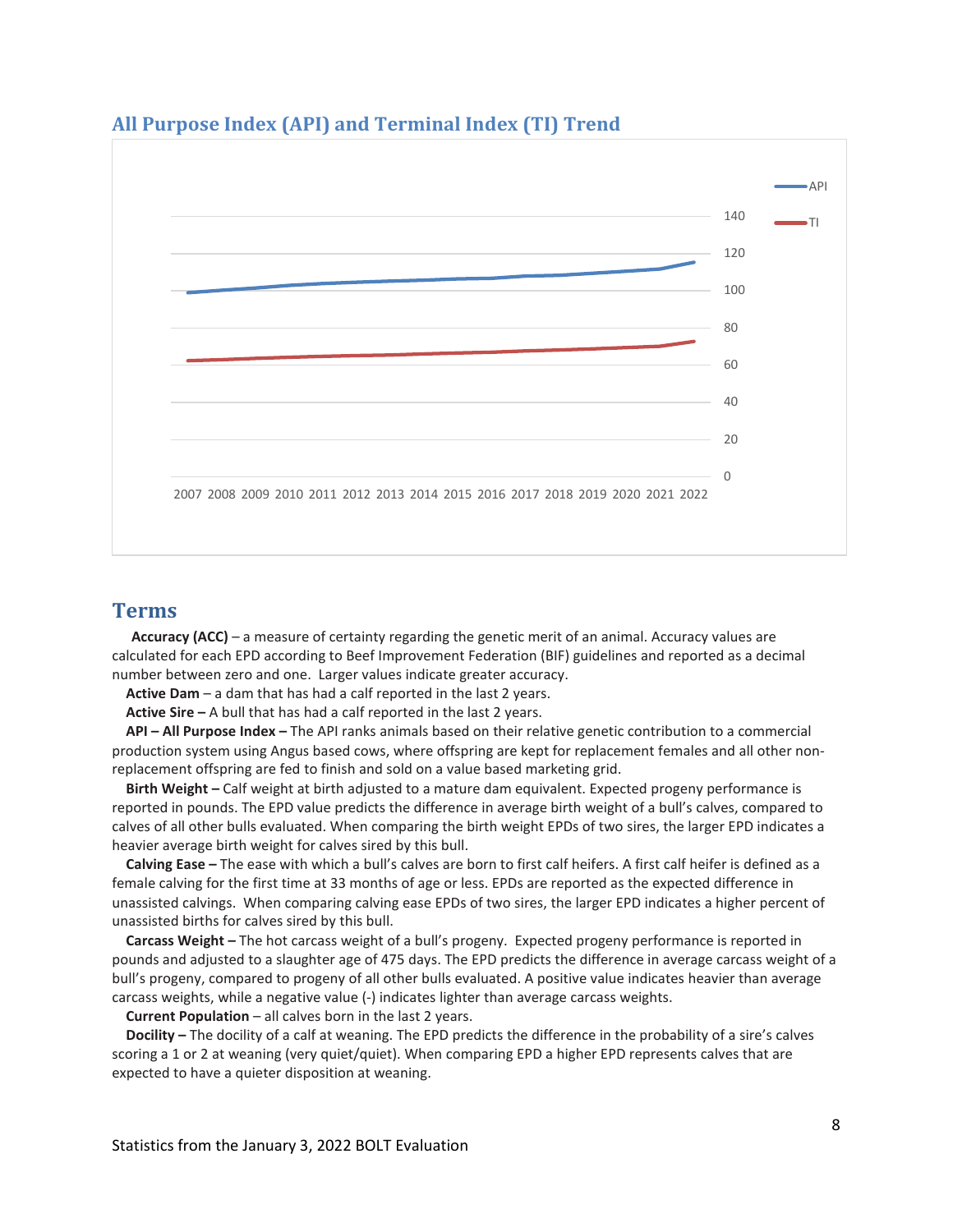**Expected Progeny Difference (EPD) –** the expected difference in performance of an animal's progeny when compared to the average progeny performance of all evaluated animals. The EPD is a prediction of the animal's breeding value or its' genetic value as a parent.

**Fat Thickness** – The external fat thickness of a bull's progeny. Expected progeny performance is reported in inches and is adjusted to a slaughter age of 475 days. The EPD predicts the difference in external fat thickness of a bull's progeny, compared to the progeny of all other bulls evaluated. A positive value indicates thicker than average fat cover compared to the progeny of other bulls evaluated, while a negative (-) value indicates less external fat cover.

**Genetic Correlation –** Correlations between two traits that arise because the same genes affect both traits. When two traits are positively correlated (e.g. weaning and yearling weight) selection for an increase in one trait, will result in an increase in the other trait. When two traits are negatively correlated (e.g. birth weight and calving ease) selection for an increase in one trait will result in a decrease in the other trait.

**Heritability –** The proportion of the variation observed in a trait that is due to heredity and is transmitted to offspring (e.g. additive gene action). Heritability varies from zero to one. The higher the heritability of a trait, the more rapid should be the response to selection.

**Marbling Score –** A subjective evaluation of the amount and distribution of intramuscular fat. Degree of marbling is evaluated in the rib-eye muscle between the 12th and 13th rib and is a major factor in determining USDA quality grade. Marbling scores range from 1 (devoid) to 10 (abundant). Expected progeny performance is reported in tenths of a marbling score and adjusted to slaughter age of 475 days. The EPD value predicts the difference in average marbling score of an animal's progeny compared to progeny of all other evaluated bulls. A positive value indicates higher than average marbling scores, while a negative value (-) indicates lower than average scores.

**Maternal Calving Ease** – The ease with which a sire's daughters calve as first calf heifers. A first calf heifer is defined as a female calving for the first time at 33 months of age or less. Expected progeny differences are reported as the difference in % unassisted calvings. When comparing the maternal calving ease EPDs of two sires, the larger EPD indicates a higher percentage of unassisted births for calves born to this sire's daughters. Maternal Calving Ease =  $\frac{1}{2}$  of the CE EPD + Maternal Calving Ease.

**Maternal Milk** – The maternal ability of an animal's daughters. Expected progeny performance is reported in pounds of calf weaning weight. The EPD value predicts the difference (due to maternal ability) in average 205-day weight of an animal's daughters calves, compared to calves of daughters of all other evaluated animals. When comparing the maternal milk EPDs of two sires, the larger maternal milk EPD indicates heavier average weaning weights due to the daughters' greater maternal ability.

**Maternal Weaning Weight** – The weaning weight of an animal's daughters' calves. Expected progeny performance is reported in pounds. The EPD value predicts the difference in average 205-day weight of an animal's daughters' calves compared to calves from daughters of all other animals evaluated. The evaluation reflects both the maternal ability of an animal's daughters and the growth potential of their calves. When comparing maternal weaning weight EPDs of two sires, the larger maternal weaning weight EPD indicates heavier weights due to daughters' ability to produce heavier calves.

**Percentile Rank** – An indication of where an animal ranks for a particular trait in relation to other animals in the evaluation. For example, a percentile rank of 10% indicates that the sire lies in the top 10% of the breed for that particular trait. If a bull has a percentile rank of 90%, this indicates that the sire lies in the top 90% of the breed.

**Stayability** – the probability that a sire's daughters will remain in the cow herd until at least 6 years of age, given that they become a dam. A higher EPD indicates a greater likelihood that daughters of a bull will remain in the cowherd.

**TI – Terminal Index –** The TI ranks animals based on their relative genetic contribution to a commercial production system where sires are mated to commercial Angus based mature cows, and all calves are fed to finish and sold on a value based marketing grid.

**Weaning Weight –** Calf weight taken between 160 and 250 days of age and adjusted to 205 days of age and a mature dam equivalent. Expected progeny performance is reported in pounds. The EPD value predicts the difference in average 205-day weight of an animal's calves compared to calves of all other animals evaluated. When comparing the weaning weight EPDs of two sires, the larger EPD indicates a heavier average weaning weight for calves sired by this bull.